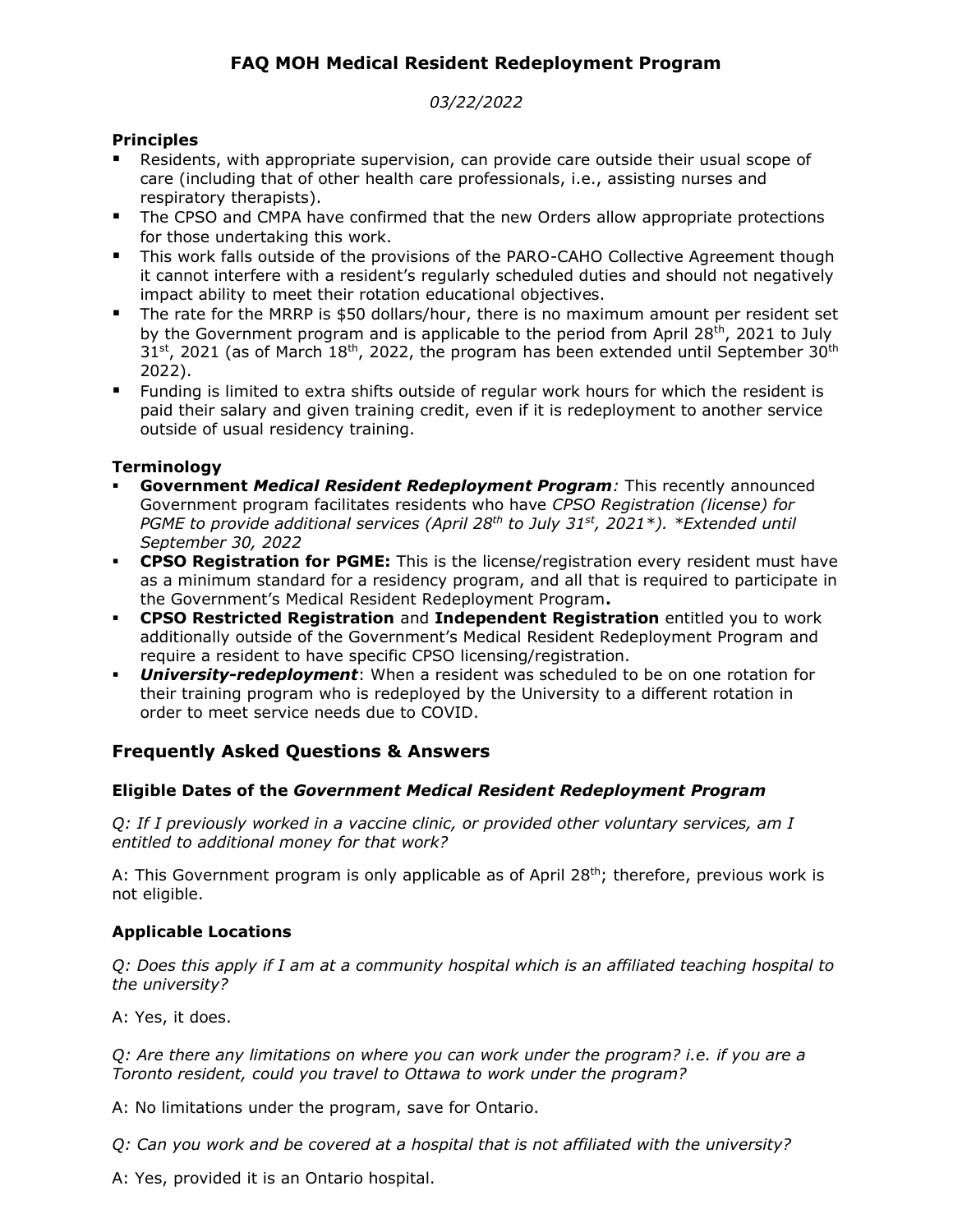# *Q: Does this program apply if I work in vaccine clinics?*

A: Work in vaccine clinics which are affiliated with an Ontario hospital are eligible, effective April 28th, provided it is not work scheduled as part of your current training rotation.

*Q: If I do work in a non-hospital clinical environment, does this program apply?*

A: No, this government program is restricted to work done in Ontario hospitals.

### **Implementation Questions**

### *Q: Where can I sign up for this work?*

A: Implementation details are still be worked out. If you are approached directly about opportunities, you are free to accept! We advise that in accepting you confirm that the work will be compensated under the *Medical Residents Redeployment Program* with the individual soliciting for volunteers before accepting any additional shifts/calls*.* If you are told it isn't, please do send a note to the PARO (paro@paroteam.ca) with all the details so we can follow up with you.

### *Q: How can we equitably promote opportunities to residents?*

A: We suggest that all residents be made aware of the opportunities at that site, any minimum training requirements/demonstrated skills required by the hospital for the specific applications and available calls/shifts. These opportunities can then be distributed as fairly and equitably to the residents that meet the requirements as best possible.

In addition, we hope the existence of this Program may reduce the need for redeployment of residents from regular rotations and therefore may open additional opportunities for more residents to participate.

#### *Q: Do I need my Program Director to approve my participation in this Program?*

A: PARO recognizes and values the role of Program Directors in ensuring that residents are able to achieve the educational objectives of their training rotations. We value the expertise and responsibility of clinical educators to assess each resident's training progress. If a Program Director has concerns that an individual resident's ability to take on additional calls or shifts under this Program will impact that resident's ability to meet educational objectives, the Program Director and the resident should meet to discuss those concerns. Although this work is not subject to approval of your Program Director, we encourage residents to dialogue with their PD to ensure that you can undertake this work in a way that ensures you continue to meet your rotational educational objectives. MRRP participants should consider your own well-being and that of your patients.

Finally, we understand that there are some circumstances (at some locations) where Program Directors may want to provide post-call relief opportunities to their residents; in these instances, it would be important for expressed consent of the Program Director to be obtained prior to accepting that MRRP opportunity.

#### *Maximum Duty Hours & the PARO-CAHO Collective Agreement*

#### *Q: I heard I can only provide 10 hours of this service a week. Is that correct?*

A: No, the MRRP does not have a per resident cap in terms of hours that can be worked by a resident. The reference to 10 hours was included in a memo from government to hospitals and refers to the funding envelope available based on every resident in Ontario working 10 hours per week.

*Q: Can residents undertake this work if it would put them in excess of the maximum duty hour provisions in the PARO-CAHO Collective Agreement?*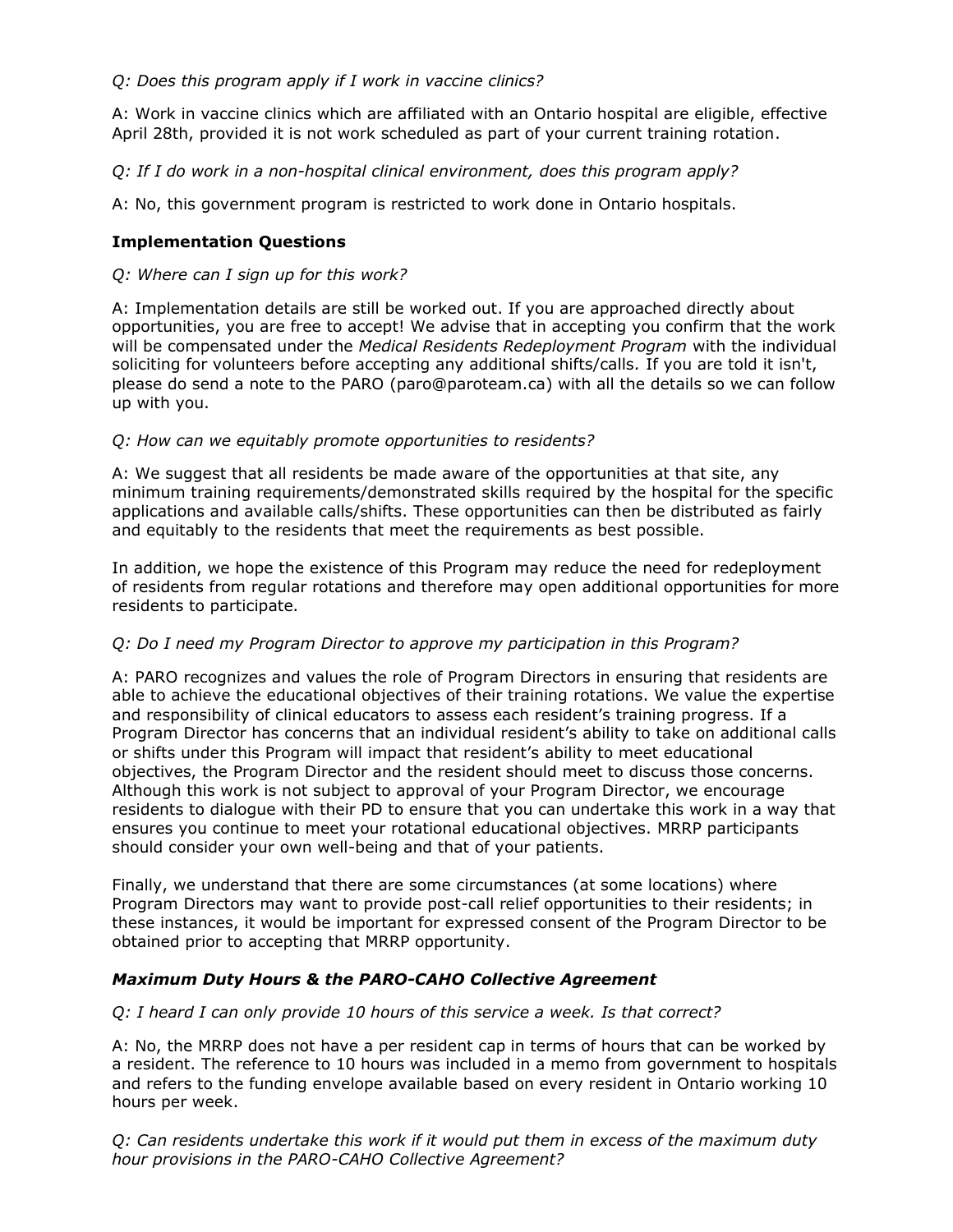A: The PARO CAHO Collective Agreement is not applicable to the work one undertakes in this Government Program. You should volunteer for this work when you can do it safely and when it doesn't interfere with your regular duties or your ability to meet your rotational educational objectives.

*Q: Do you have to exceed call maximums under the PARO-CAHO Collective Agreement to be eligible for compensation under the MRRP?* 

A: No – you do not have to exceed call maximums under the PARO-CAHO Collective Agreement to be eligible.

*Q: If I take up extra work overnight, am I entitled to be relieved of duties post-call?*

A: No. As this is work you would be undertaking outside of the provisions of the PARO-CAHO Collective Agreement on your own time it does not relieve you of any duties/responsibilities for the rotation/service you are assigned to. Therefore, volunteering for this work should be done when you can do it safely and where it doesn't interfere with your regular duties.

### **Effective Dates**

*Q: Is there a specific effective date for this Program?*

A: Yes, the identified date of applicability is April 28<sup>th</sup>, 2021 until September 30, 2022.

*Q: For work that was done in April (before April 28th), can this apply?* 

A: The Government launched the program on April 28th and it did not apply it retroactively; therefore it only applies for the period starting April 28th.

*Q: If residents volunteered for unfilled call shifts prior to the announcement of this redeployment program, but the call shift takes place after April 28th, are they eligible?*

A: Shifts worked after April 28th, even if scheduled in advance of that date, are eligible. We advise that you confirm that the work will be compensated under the *Medical Residents Redeployment Program* with the individual soliciting for volunteers*.* If you are told it isn't, please do send a note to the PARO (paro@paroteam.ca) with all the details so we can follow up with you.

#### **Scope of Practice**

*Q: Is there other work I can take on under this program?*

A: The Government Order allows you to work outside your regular scope of practice; for example, if the hospital asks for additional help in covering nursing duties in the ICU, provided you have the required skills and experience you would be able to do that work under this program.

# **Specific Call/Shift Questions**

*Q: If I am asked to swap calls with another resident does that call qualify for this \$50 per hour payment?*

A: No, it does not. However, if you are asked to take additional call to provide additional services, beyond what you are already scheduled to work for your rotation, it does qualify.

*Q: If I volunteer to take a call or shift under the MRRP program, will I receive a call stipend in addition to the \$50/hour compensation?* 

A: No. If you are scheduled for call or an overnight shift as part of your current rotation that work continues to be compensated through your regular salary and call stipends.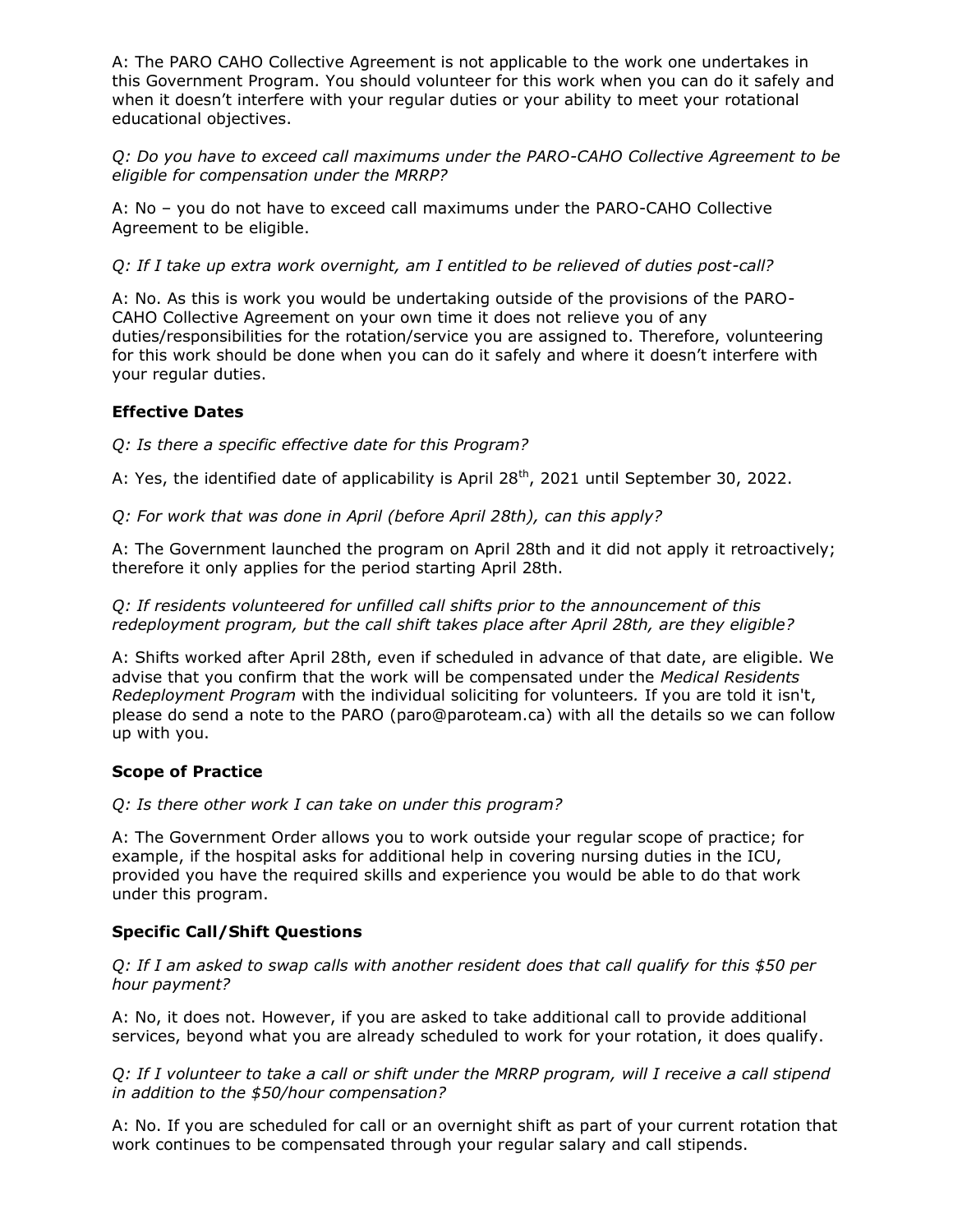If you are available outside of the specific requirement of your training program, or on vacation, then this hourly rate can be used by the hospital to hire you to do the work. This includes situations where a service has a hole in the call schedule and ask someone to volunteer to cover the call. Similarly, if you are asked to volunteer to cover extra call on the weekend or at night, then this program would apply.

Q: Can I do MRRP work on a University-redeployment rotation?

A: Currently, some Universities have redeployed residents to cope with the COVID surge and those residents continue to be compensated with the regular salary and call stipends under the PARO-CAHO Collective Agreement. However, PGME may specify the number of calls to be included in the *university-redeployment* rotation. Any additional calls on that rotation are eligible for compensation under the Government's *Medical Resident Redeployment Program*.

Similarly, if residents who are part of the rotation are asked to do cross-coverage not normally scheduled when residents are on that rotation, those cross-coverage calls are eligible under the MRRP. If residents, including internal medicine, who are not on CTU service and are on subspecialty rotations and assigned "COVID call", or any additional calls/work as a result of the pandemic (though it doesn't have to be directly providing COVID-care, just resulting from the surge due to COVID), those additional call are eligible for compensation under the MRRP.

As details are still being worked out by the hospitals, sometimes with PGME involvement, across the sites. Therefore, we advise that you confirm that the work will be compensated under the *Medical Residents Redeployment Program* when you are asked to provide these services with the individual soliciting for volunteers*.* If you are told it isn't, please do send a note to the PARO (paro@paroteam.ca) with all the details so we can follow up with you.

### **University Redeployment & MRRP**

*Q: I am a radiology resident, and I've been redeployed to internal medicine for this block. It is not a normal part of my training or residency requirements. Does that make me eligible for this funding?*

A: Training rotations, even those which are through redeployment, continue to be compensated through regular salary and call stipends. However, if redeployed residents are asked and agree to take on additional calls/shift over and above what is scheduled for the rotation to help bridge coverage gaps, it would be eligible. We advise that you confirm that the work will be compensated under the *Medical Residents Redeployment Program* with the individual soliciting for volunteers before accepting any additional shifts/calls*.* If you are told it isn't, please do send a note to the PARO (paro@paroteam.ca) with all the details so we can follow up with you.

In addition, the existence of this MOH Medical Resident Redeployment Program may reduce the need for further rotation redeployment and open additional opportunities for more residents to participate.

If I am scheduled for cross coverage (i.e. respirology resident scheduled for some on service calls, but also asked to cross cover ICU) would that be eligible for the program?

Training rotations that are scheduled with cross coverage continue to be compensated through regular salary and call stipends. However, if residents are asked and agree to take on additional calls/shift over and above what is scheduled for the rotation to help bridge coverage gaps, those additional services would be eligible. We advise that you confirm that that additional work will be compensated under the *Medical Residents Redeployment Program* with the individual soliciting for volunteers before accepting any additional shifts/calls*.* If you are told it isn't, please do send a note to the PARO (paro@paroteam.ca) with all the details so we can follow up with you.

# **Other Licensing – RR & Independent Registration**